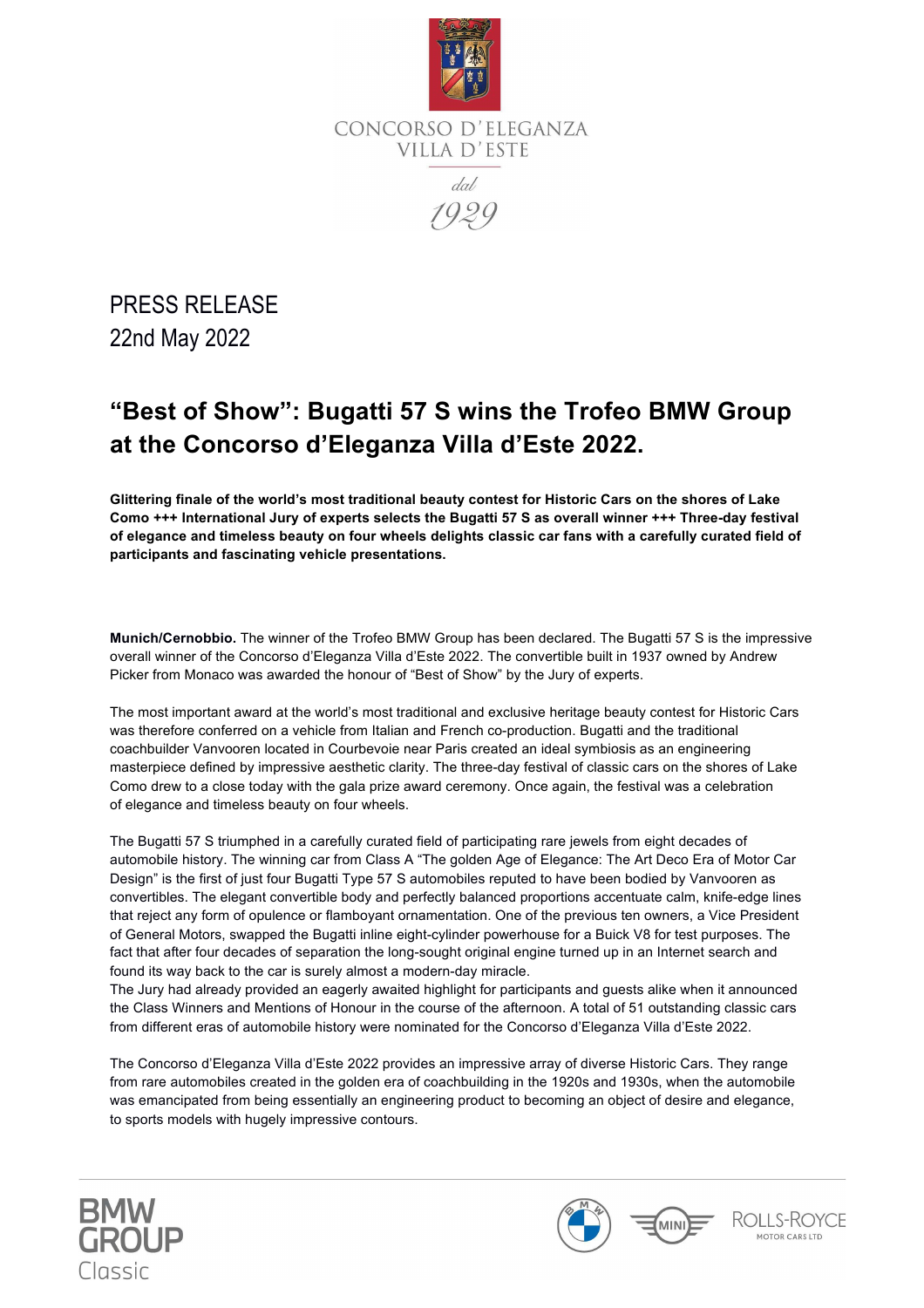

VILLA D'ESTE

dal

1929

### PRESS RELEASE 22nd May 2022

The list below presents the "Best of Show" and all the class winners alongside those vehicles in eight classes for Historic Cars bestowed with a Mention of Honour. The model, coachwork designer, year of manufacture and owner are provided in each case:

# **TROFEO BMW GROUP BEST OF SHOW BY THE JURY**

Bugatti, 57 S, 1937, Andrew Pisker, MON

### **CLASS WINNERS AND MENTIONS OF HONOUR**

#### **CLASS A: THE GOLDEN AGE OF ELEGANCE: THE ART DECO ERA OF MOTOR CAR DESIGN**

**Class Winner** Bugatti, 57 S, 1937, Andrew Pisker, MON **Mention of Honour** Cord, 812 Phaeton, 1936, The JBS Collection Jack B. Smith Jr., USA



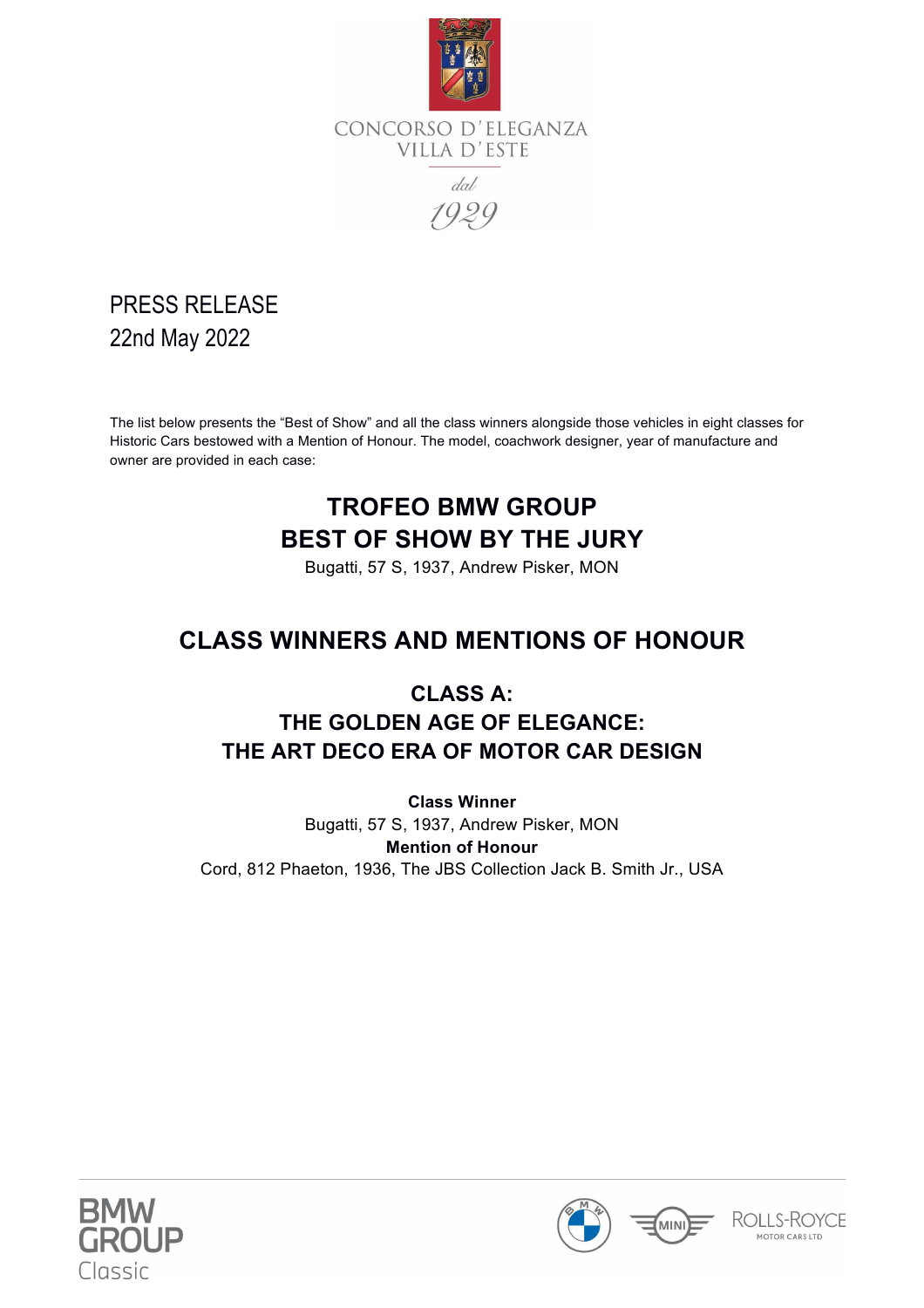

CONCORSO D'ELEGANZA VILLA D'ESTE  $ddd$ 

1929

PRESS RELEASE 22nd May 2022

#### **CLASS B: KOMPRESSOR! THE SUPERCHARGED MERCEDES-BENZ**

**Class Winner** Mercedes-Benz, 540 K Cabriolet A, 1936, Hans Hulsbergen, SUI **Mention of Honour** Mercedes-Benz, 540 K Spezial-Roadster, 1936, Richard Workman, USA

#### **CLASS C: CELEBRATING 150 SEASONS AT VILLA D'ESTE: HOW GRAND ENTRANCES WERE ONCE MADE**

**Class Winner** Chrysler, Boano Coupé Speciale, 1956, Stephen Bruno, USA **Mention of Honour** Siata, 208 S, 1953, Jan de Reu, BEL

#### **CLASS D: THE CAVALLINO AT 75: EIGHT DECADES OF FERRARI REPRESENTED IN EIGHT ICONS**

**Class Winner** Ferrari, 365 P Berlinetta Speciale Tre Posti, 1966, RQ Collections, USA **Mention of Honour** Ferrari, 250 GT Zagato, 1956, David Sydorick, USA





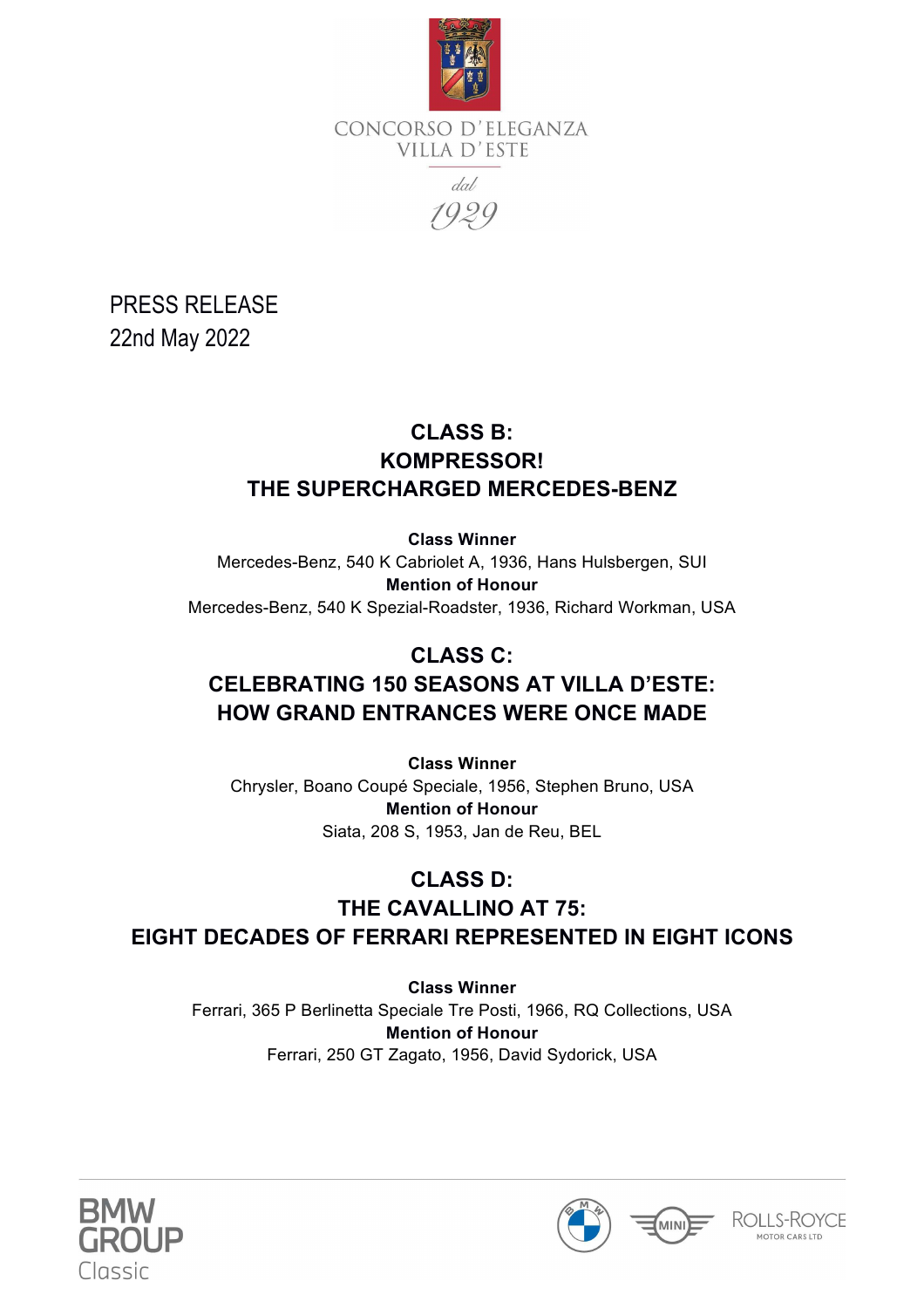

CONCORSO D'ELEGANZA VILLA D'ESTE dal

1929

PRESS RELEASE 22nd May 2022

#### **CLASS E: BORN FOR THE RACETRACK: "WIN ON SUNDAY, SELL ON MONDAY"**

**Class Winner** Porsche, 356 B Carrera Abarth GTL, 1961, Robert A. Ingram, USA **Mention of Honour** Maserati, MC12, 2004, Frank Gelf, GER

#### **CLASS F:**

#### **50 YEARS OF MEAN MACHINERY: BMW'S M CARS AND THEIR ANCESTORS**

**Class Winner** BMW, 3.0 CSL, 1972, Michael Ulbig, GER **Mention of Honour** BMW, 320 Gruppe 5, 1978, Mast-Jägermeister SE, GER

#### **CLASS G:**

### **BREAKING THE SPEED BARRIER: PIONEERS THAT CHASED THE MAGIC 300 KPH**

**Class Winner** Porsche, 959 Sport, 1989, Andreas Gundermann, GER **Mention of Honour** Citroёn, SM, 1971, Thierry Dehaeck, BEL





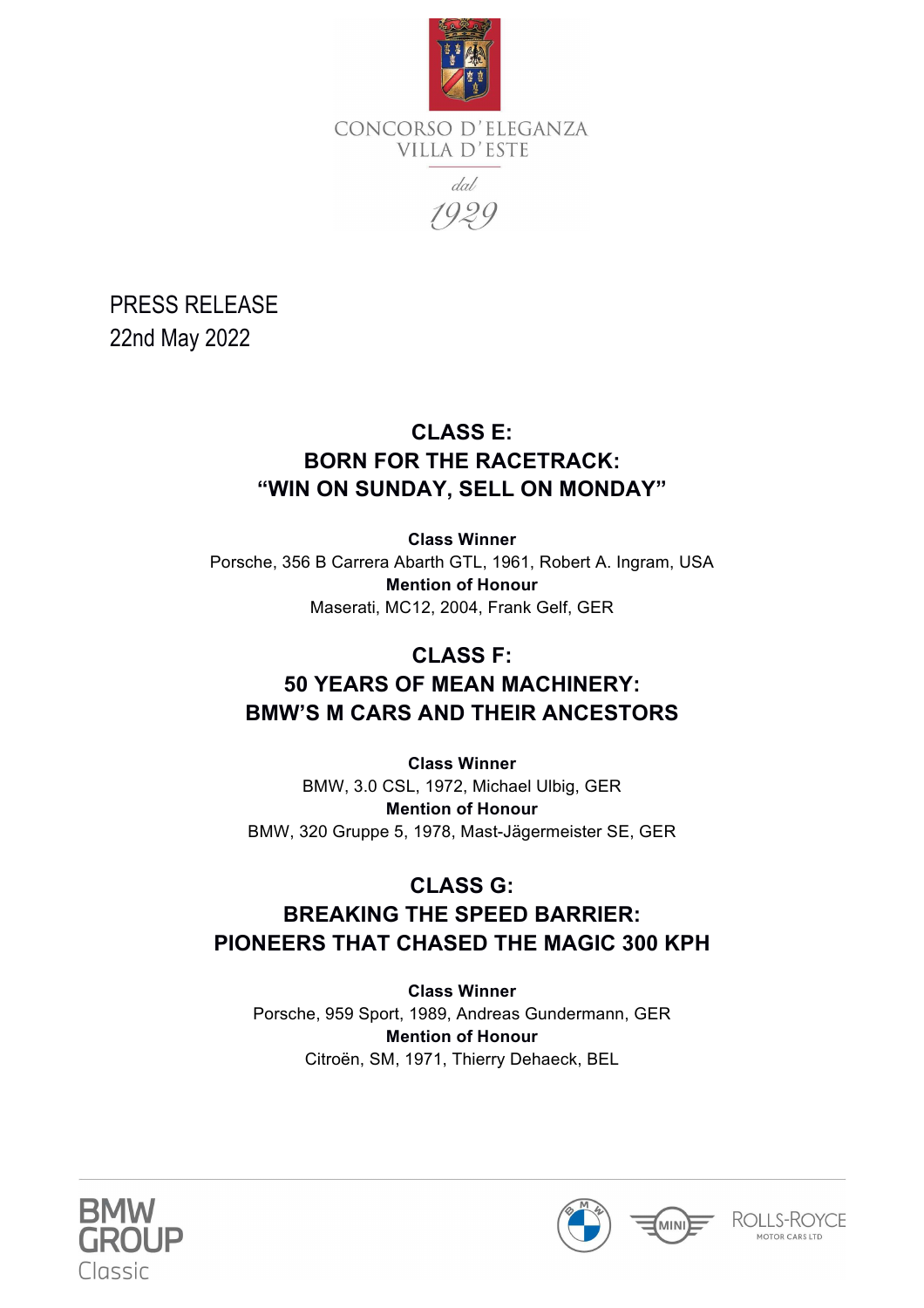

PRESS RELEASE 22nd May 2022

### **CONCORSO D'ELEGANZA DESIGN AWARD FOR CONCEPT CARS & PROTOTYPES**

By Public Referendum Bugatti Bolide, 2020, Achim Anscheidt

 Images and videos of the Concorso d'Eleganza Villa d'Este 2022 can be accessed here: www.bmwgroupclassic-downloads.com

#### **If you have any questions, please contact:**

#### **BMW Group Communication and Governmental Affairs**

Marc Thiesbürger Press Spokesman BMW Group Classic Phone: +49-89-382-76534 Email: marc.thiesbuerger@bmwgroup.com Internet: www.press.bmwgroup.com

#### **BMW Group Communication and Governmental Affairs**

Christoph Gontard Head of Marketing & PR BMW Group Classic Phone: +49-89-382-53404 Email: christoph.gontard@bmwgroup.com Internet: www.press.bmwgroup.com